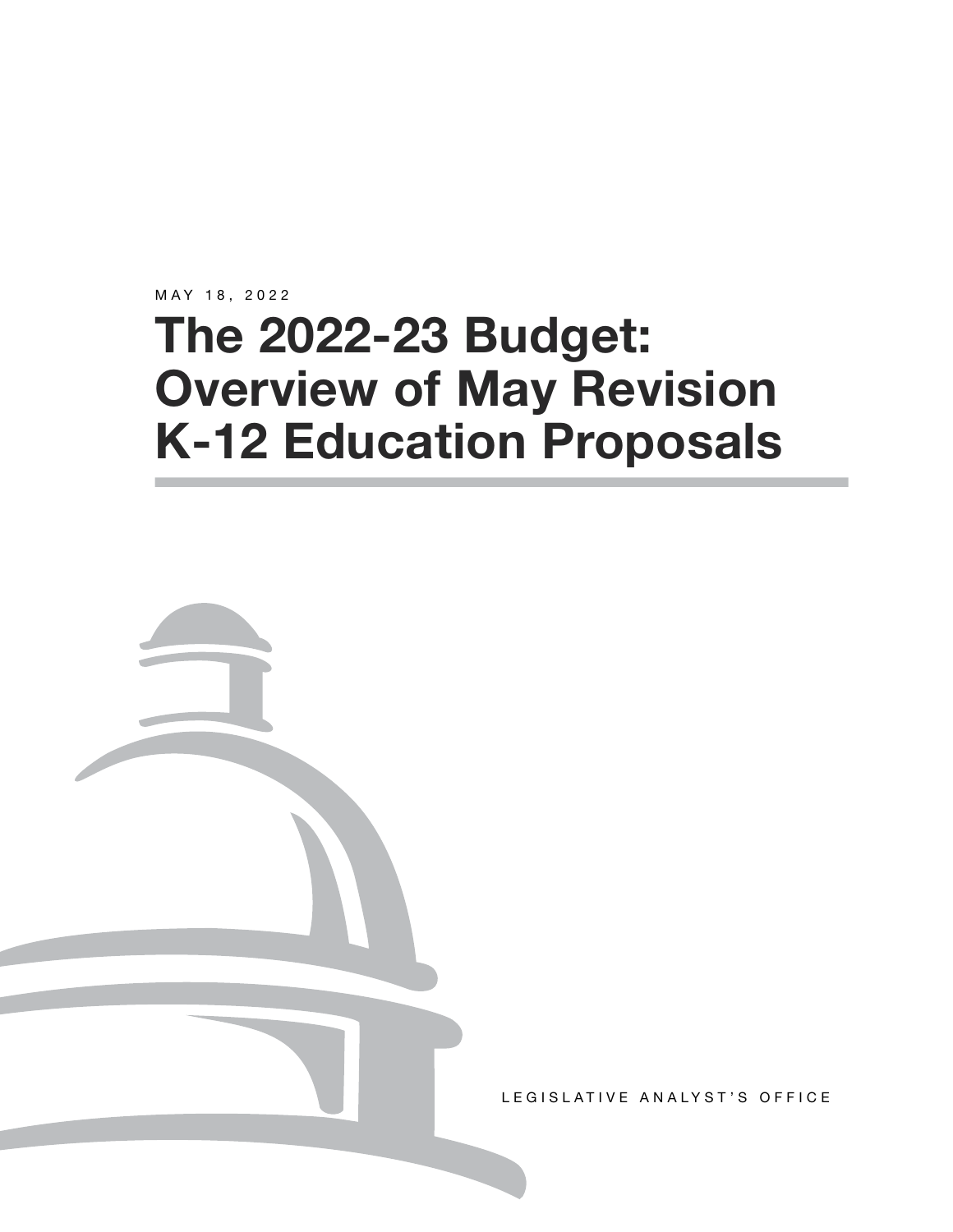# **Changes to Proposition 98 Guarantee Since January**

# **Estimates of the Minimum Guarantee Up \$19.6 Billion Across the Budget Period**

- Growth in the guarantee is attributable to significant increases in General Fund revenue in 2021-22 and 2022-23.
- **Lower property tax estimates offset a small portion of the General** Fund increase.

#### **Changes in the Proposition 98 Guarantee**

(In Millions)

| 2020-21  | 2021-22   | 2022-23   | <b>Three Year Totals</b> |
|----------|-----------|-----------|--------------------------|
|          |           |           |                          |
| \$70,035 | \$71.845  | \$73.134  | \$215.015                |
| 25,901   | 27,219    | 28.846    | 81,966                   |
| \$95,936 | \$99,064  | \$101,980 | \$296,981                |
|          |           |           |                          |
| \$70.204 | \$83,639  | \$82,292  | \$236,135                |
| 25,869   | 26,560    | 28,042    | 80,470                   |
| \$96,073 | \$110,199 | \$110,334 | \$316,606                |
|          |           |           |                          |
| \$169    | \$11.793  | \$9.158   | \$21,120                 |
| $-32$    | $-659$    | $-804$    | $-1,495$                 |
| \$137    | \$11,135  | \$8,354   | \$19,625                 |
|          |           |           |                          |

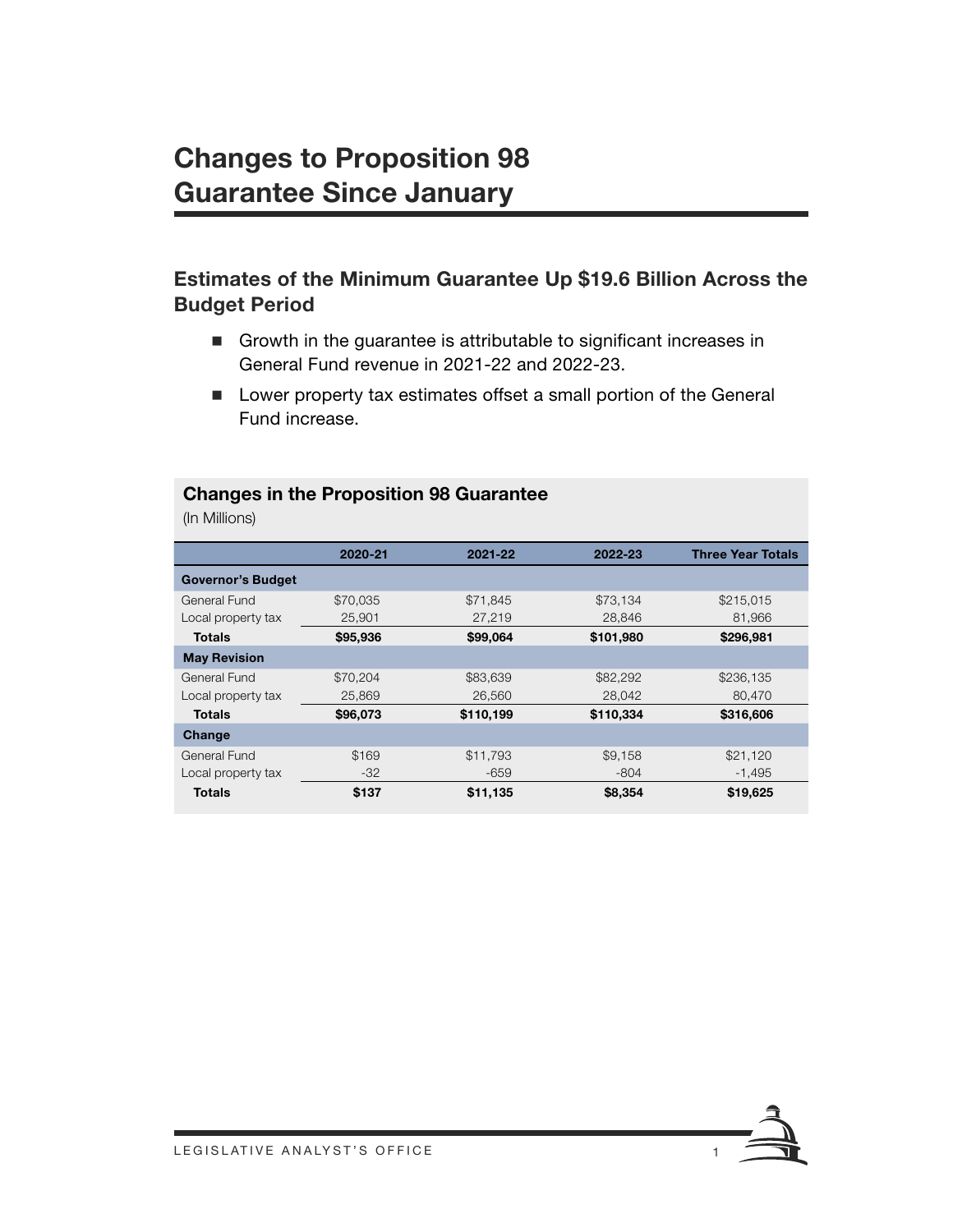# **Update on Proposition 98 Reserve Deposit**

#### **Required Proposition 98 Reserve Deposit Down \$206 Million**

- $\blacksquare$  The State Constitution requires reserve deposits when (1) the minimum guarantee is growing more quickly than per capita personal income and student attendance, (2) the state receives capital gains revenue exceeding a specified percentage of General Fund revenue, and (3) certain other conditions are met.
- The Governor's budget estimated the state would be required to deposit \$9.7 billion into the reserve across 2020-21, 2021-22, and 2022-23.
- The May Revision estimates the required deposit has decreased to \$9.5 billion over the three-year period. The decrease is due to revised capital gains estimates, which are larger in absolute terms but smaller as a percent of total General Fund revenue.

#### **Reserve Balance Approaching 10 Percent Threshold**

- Under the May Revision, the balance in the Proposition 98 Reserve in 2022-23 would be approximately 8.6 percent of the Proposition 98 guarantee that year.
- Deposits are not required once the balance reaches 10 percent.

#### **School District Reserve Cap Operative Starting in 2022-23**

- A state law caps school district reserves the year after the balance in the Proposition 98 Reserve exceeds 3 percent of the funding allocated for schools.
- The state would reach this threshold in 2021-22 and remain above it in 2022-23, making the reserve cap operative for at least the next two years.
- Various exemptions and exceptions exist, including for districts with 2,500 or fewer students.

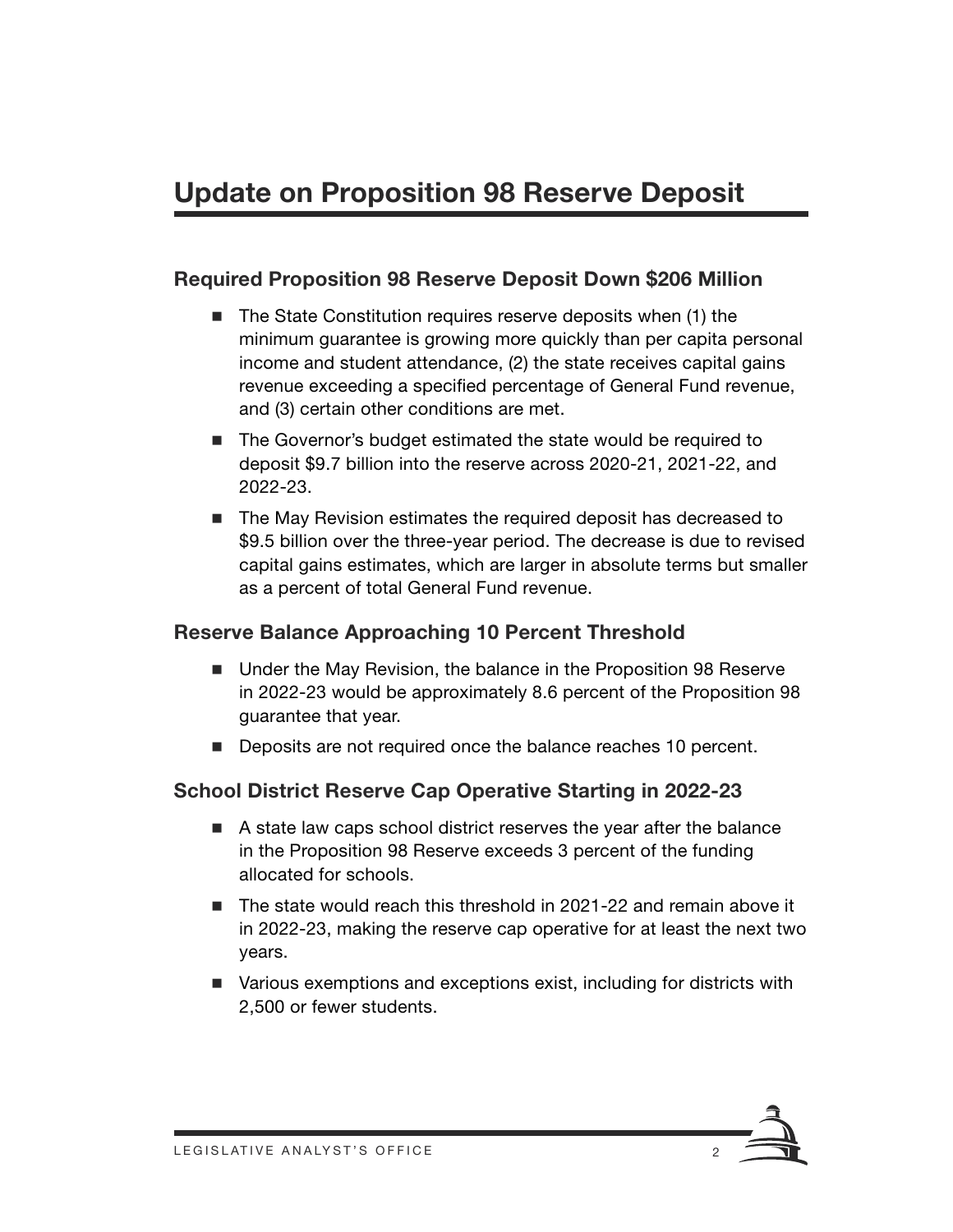# **Assessing Estimates of the Guarantee**

#### **Estimates of General Fund Revenue Seem Reasonable**

■ To the extent revenue estimates changes, the guarantee would increase (or decrease) about 40 cents for each dollar of higher (or lower) revenue.

#### **Estimates of Local Property Tax Revenue Seem Low**

- Over three-year period, our estimates of local property tax revenue are roughly \$1.5 billion above the May Revision estimates.
- Most of the difference relates to our estimates of revenue from former redevelopment agencies. Whereas the administration anticipates a decline in 2021-22 and 2022-23 relative to 2020-21 levels, we project growth consistent with previous years.
- If property tax revenue increases, the Proposition 98 guarantee would increase on a dollar-for-dollar basis.

#### **Estimates of Proposition 98 Reserve Deposit are Consistent With Underlying Revenue Assumptions**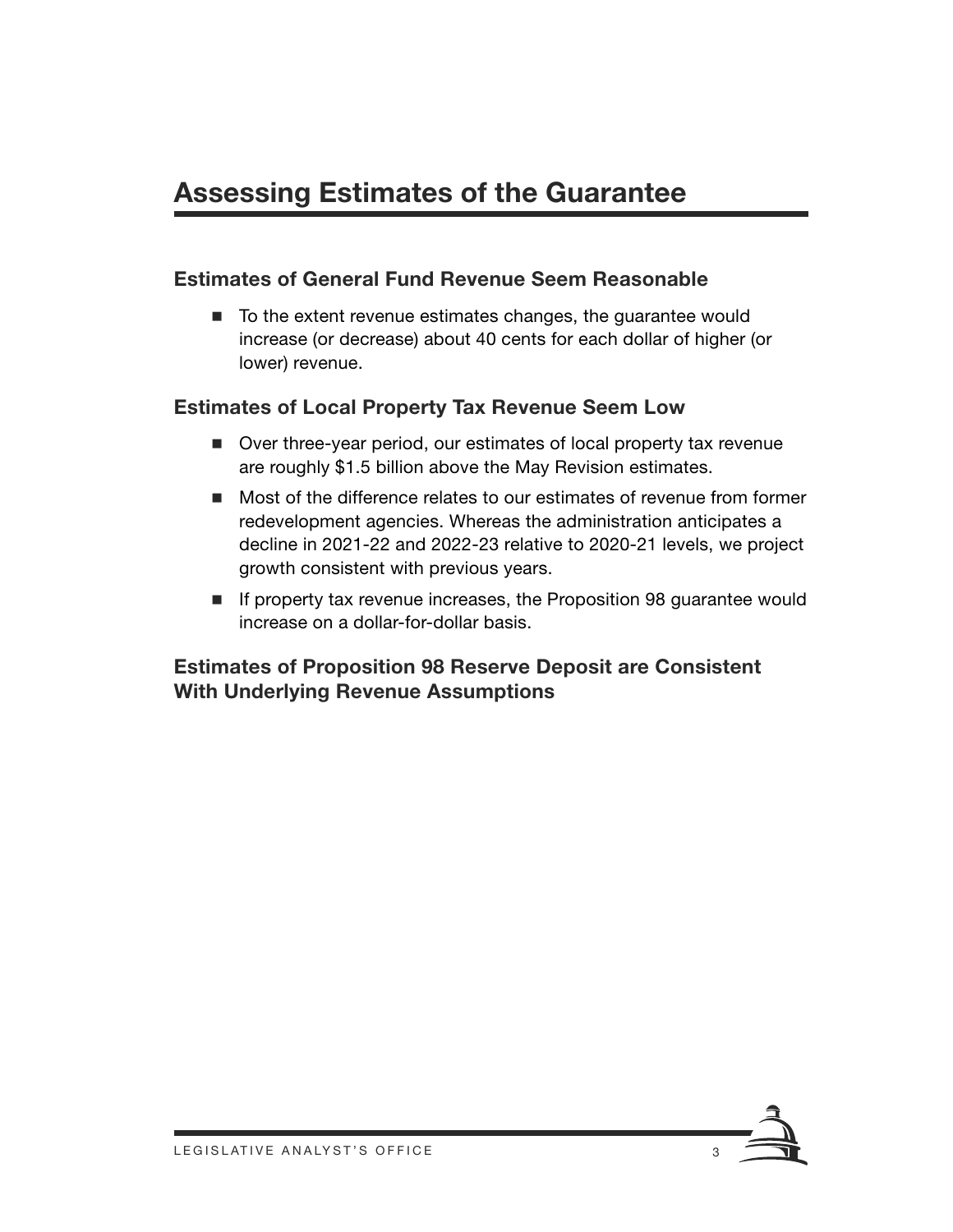# **Changes in K-12 Proposition 98 Funding Per Student**

|                                      | 2020-21<br><b>Revised</b> | 2021-22<br><b>Revised</b> | 2022-23<br><b>Proposed</b> |  |  |  |  |
|--------------------------------------|---------------------------|---------------------------|----------------------------|--|--|--|--|
| <b>Governor's Budget</b>             |                           |                           |                            |  |  |  |  |
| Total funding (in millions)          | \$82,089                  | \$84,407                  | \$87,326                   |  |  |  |  |
| Average daily attendance             | 5,871,581                 | 5,711,791                 | 5.715.844                  |  |  |  |  |
| Funding per student                  | \$13.981                  | \$14,778                  | \$15,278                   |  |  |  |  |
| <b>May Revision</b>                  |                           |                           |                            |  |  |  |  |
| Total funding (in millions)          | \$82,014                  | \$93.960                  | \$95,505                   |  |  |  |  |
| Average daily attendance             | 5,871,691                 | 5,518,744                 | 5,615,432                  |  |  |  |  |
| Funding per student                  | \$13,968                  | \$17,026                  | \$17,008                   |  |  |  |  |
| <b>Change From Governor's Budget</b> |                           |                           |                            |  |  |  |  |
| Total funding (in millions)          | $-$ \$75                  | \$9.553                   | \$8.178                    |  |  |  |  |
| Average daily attendance             | 110                       | $-193,047$                | $-100,412$                 |  |  |  |  |
| Funding per student                  | $-$13$                    | \$2.248                   | \$1.730                    |  |  |  |  |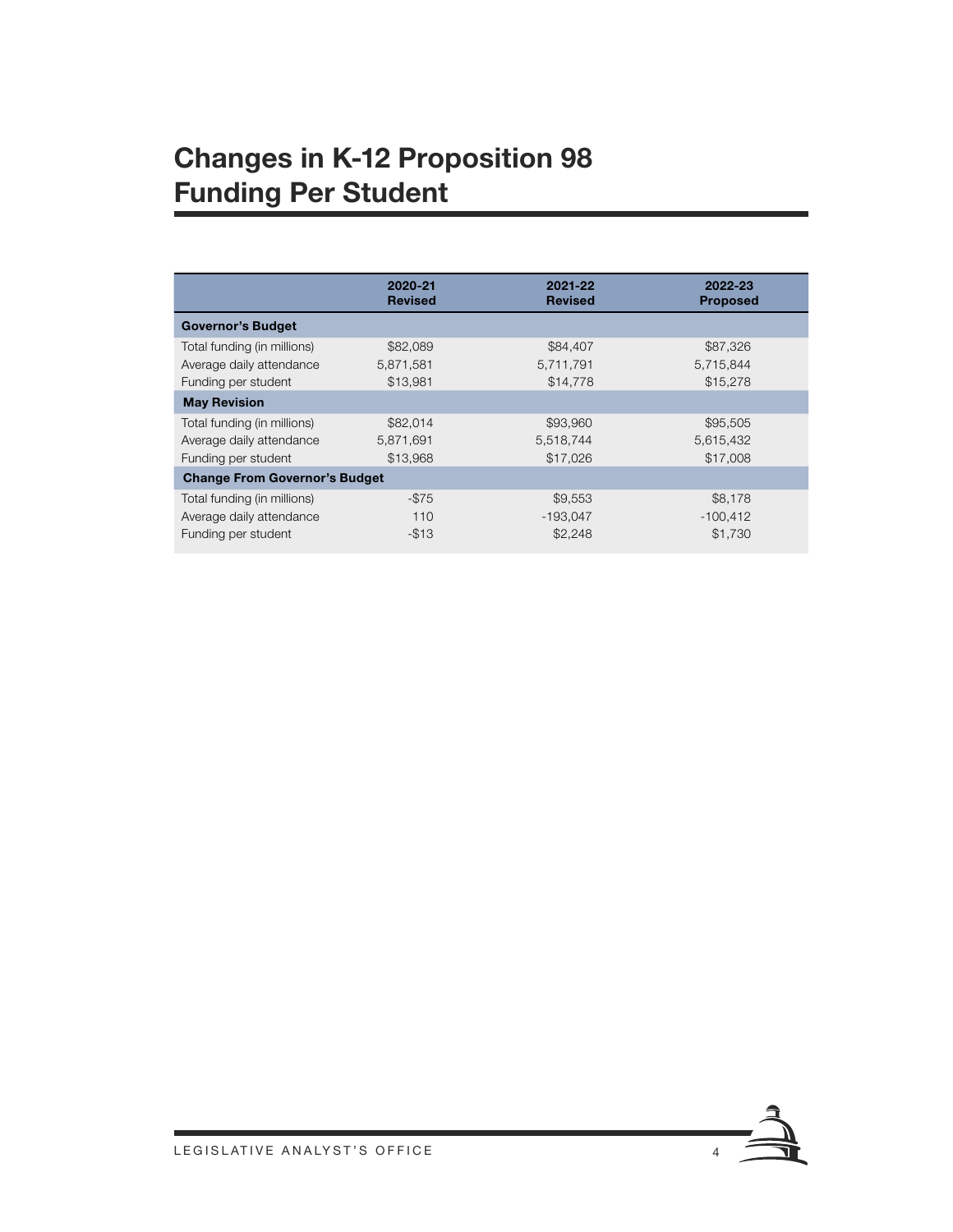# **May Revision Contains \$32.9 Billion in K-12 Proposition 98 Spending Proposals**

- Consists of \$15.9 billion in spending proposals from January and another \$17 billion for new augmentations in May.
- Allocates nearly \$19.1 billion for one-time activities and \$13.8 billion for ongoing augmentations.
- $\blacksquare$  The May Revision contains the largest K-12 funding package since the adoption of Proposition 98 in 1988. It exceeds the amount in the 2021-22 May Revision by nearly \$3 billion.
- Contains \$4.4 billion in K-12 Proposition 98 facility spending that is excluded from the state appropriations limit (SAL).

# **Largest Proposal Is for One-Time Discretionary Grants**

- The May Revision proposes \$8 billion in per-pupil discretionary grants. Based on current attendance estimates, each school district, county office of education, and charter school would receive nearly \$1,500 per student.
- Trailer bill language encourages districts to use these funds for various purposes, including (1) maintaining staffing levels, (2) implementing other recently created programs, (3) covering operational costs, and (4) supporting student mental health and wellness.
- These funds would count toward districts' outstanding mandate claims, if any.

# **Several Other Notable One-Time Proposals**

- \$1.8 billion for deferred maintenance.
- \$1.5 billion for grants to plan and implement community schools (augmenting the \$3 billion allocation in the 2021-22 budget plan).
- More than \$900 million for several teacher training initiatives.

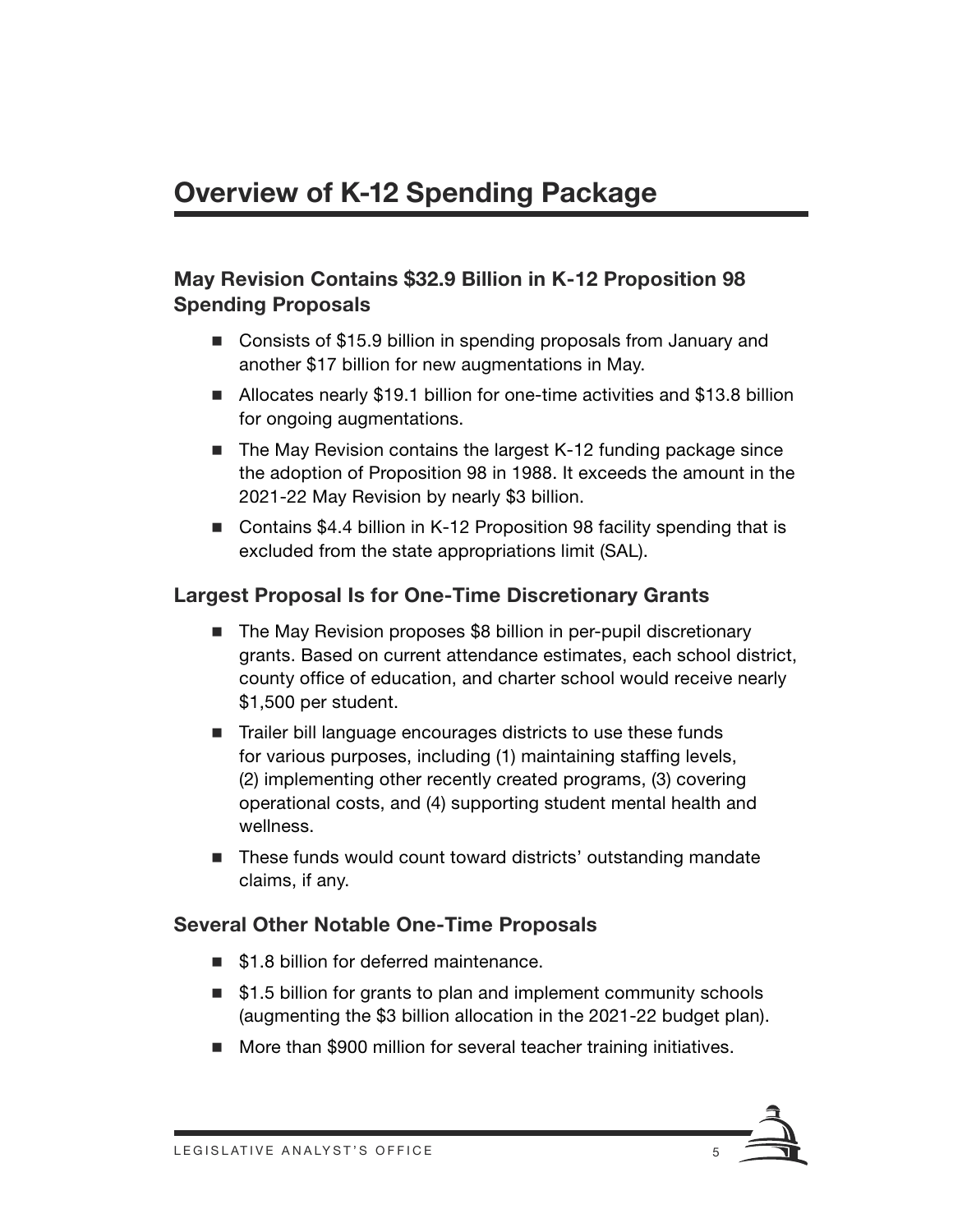# **Local Control Funding Formula (LCFF)**

#### **Most New Ongoing Funding Allocated for LCFF**

- The May Revision provides a \$7.2 billion augmentation for LCFF, an increase of \$2.9 billion compared with Governor's budget.
- The total increase from 2021-22 would be nearly 11 percent (compared with approximately 6.5 percent in January).

#### **Net LCFF Increase Relative to January Reflects Four Changes**

- A reduction due to lower baseline attendance estimates. For 2022-23, the May Revision assumes attendance is down approximately 100,000 students (1.8 percent) relative to January estimates.
- An increase associated with a proposed temporary adjustment to offset low attendance-to-enrollment ratios:
	- For funding purposes, the state would assume that the students enrolled in each district in 2021-22 attend school at the same rate as students prior to the pandemic.
	- The proposal is in addition to the Governor's January proposal to begin crediting districts with their average attendance over the three previous years. Under the May Revision, the state would use the higher adjusted attendance in 2021-22 for the calculation of the three-year average in the subsequent three years.
- An increase related to the statutory cost-of-living adjustment (COLA), which grows from 5.33 percent in January to 6.56 percent in May.
- An increase for a proposed augmentation of roughly 3 percent on top of the COLA.

# **Changes Affecting County Offices of Education (COEs)**

- **Proposes an ongoing increase for the county operations grant. The** increase would affect COEs differently, but on average would result in roughly a 15 percent increase in total LCFF funding.
- Some COEs would receive increases even though their funding already exceeds their LCFF targets.

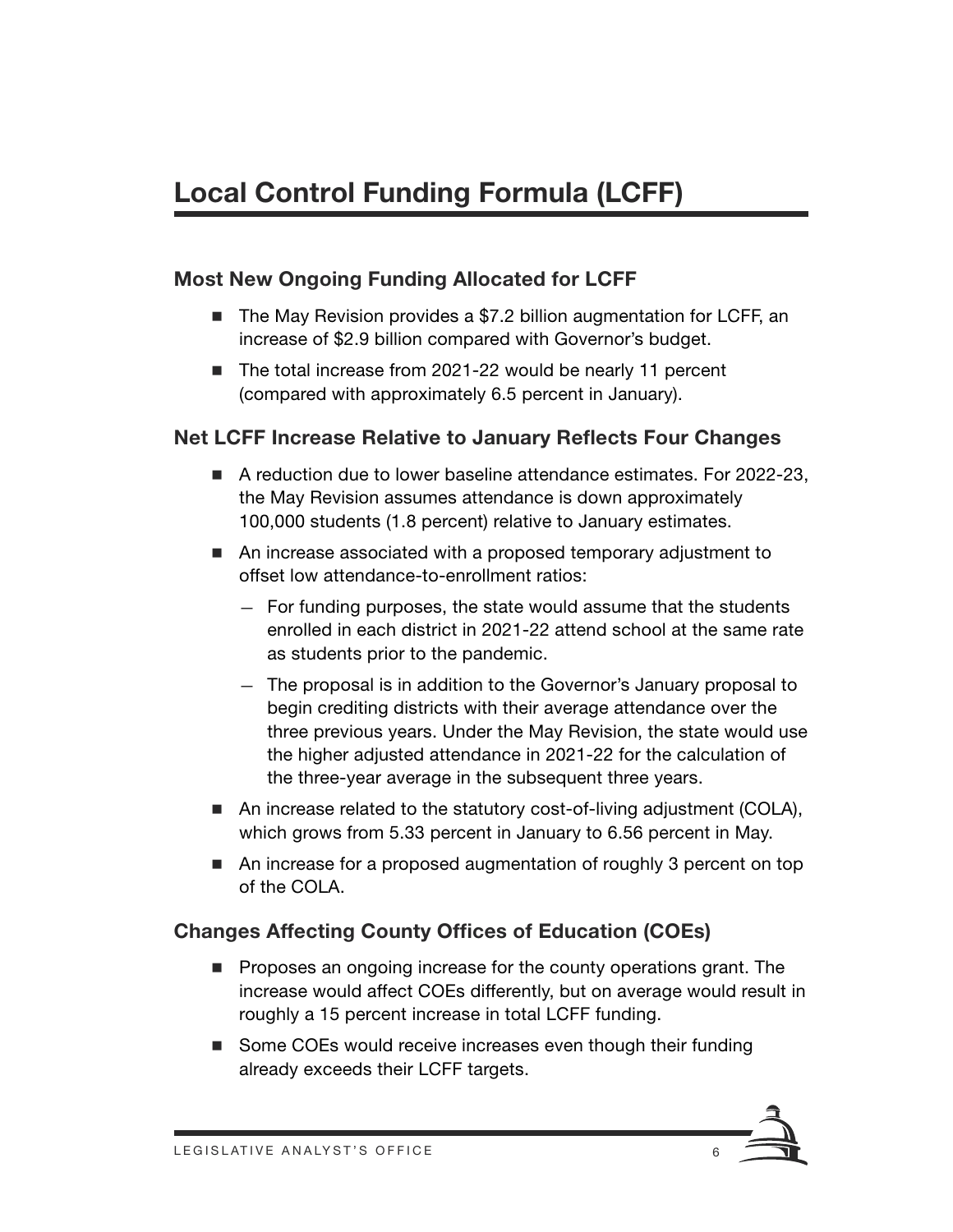# **K-12 Proposition 98 Spending Proposals**

#### (In Millions)

|                                                           | <b>January</b> | May        | <b>Difference</b> |
|-----------------------------------------------------------|----------------|------------|-------------------|
| <b>Ongoing</b>                                            |                |            |                   |
| Expanded Learning Opportunities Program (ELOP)            | \$3,400        | \$3,803    | \$403             |
| LCFF baseline attendance declines and COLA                | 2,106          | 772        | $-1,334$          |
| New LCFF adjustment for declining enrollment districts    | 1,200          | 3,265      | 2,065             |
| Additional LCFF increase above COLA                       |                | 2,100      | 2,100             |
| Transitional Kindergarten (TK) expansion                  | 639            | 614        | $-25$             |
| Child nutrition reimbursement rate increase               |                | 612        | 612               |
| Universal school meals implementation                     | 596            | 596        |                   |
| Special Education base rates                              | 500            | 500        |                   |
| TK lower staffing ratios                                  | 383            | 383        |                   |
| COLA for select categorical programs                      | 352            | 427        | 75                |
| State Preschool adjustment for students with disabilities | 198            | 202        | $\overline{4}$    |
| Annualization of State Preschool rate increases           | 166            | 166        |                   |
| After school program rates                                | 149            | 149        |                   |
| COE LCFF increase above COLA                              |                | 101        | 101               |
| Classified School Employee Summer Assistance              |                | 80         | 80                |
| Other                                                     | 47             | 50         | $\mathfrak{D}$    |
| Subtotals                                                 | (\$9,736)      | (\$13,819) | (\$4,083)         |
| <b>One Time</b>                                           |                |            |                   |
| Discretionary block grant                                 |                | \$8,000    | \$8,000           |
| Deferred maintenance                                      |                | 1,850      | 1,850             |
| Community schools                                         |                | 1,500      | 1,500             |
| Career pathways development                               | 1,500          | 1,500      |                   |
| Green school bus grants                                   | 1,500          | 1,500      |                   |
| ELOP arts and music infrastructure                        | 936            | 1,000      | 64                |
| Literacy coaches and reading specialists                  | 500            | 500        |                   |
| Inclusive Early Education Expansion Program               | 500            | 500        |                   |
| Dual enrollment access                                    | 500            | 500        |                   |
| Teacher and counselor residency programs                  |                | 500        | 500               |
| Declining enrollment adjustment for charter schools       |                | 463        | 463               |
| School kitchen upgrades                                   | 450            | 450        |                   |
| Math and science professional development                 |                | 385        | 385               |
| Multilingual classroom libraries                          | 200            | 200        |                   |
| Community Engagement Initiative                           |                | 100        | 100               |
| Other                                                     | 81             | 146        | 65                |
| Subtotals                                                 | (\$6, 167)     | (\$19,094) | (\$12,926)        |
| <b>Totals K-12</b>                                        | \$15,903       | \$32,913   | \$17,009          |

LCFF = Local Control Funding Formula; COLA = cost of living adjustment; and COE = county office of education.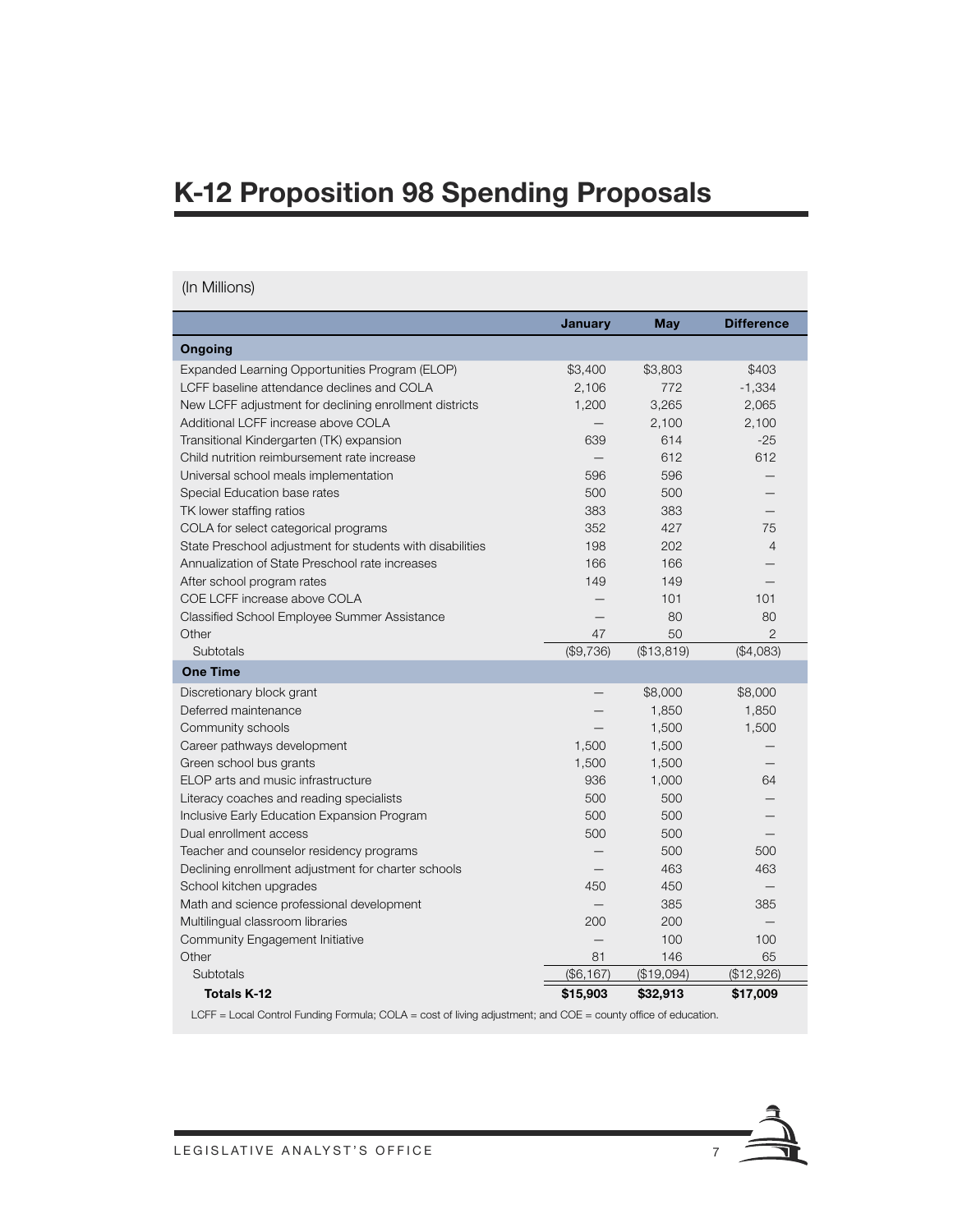### **May Revision Builds Budget Resiliency**

- Of the K-12 spending attributable to 2022-23, nearly \$4.5 billion is for one-time activities. Combined with the reserve deposit and one-time community college activities in that year, the total one-time Proposition 98 cushion is nearly \$8 billion.
- The one-time cushion—combined with the balance in the Proposition 98 Reserve—would mitigate disruption to school budgets in the event of an economic downturn.

#### **Most Augmentations for LCFF Are Reasonable**

- **Providing funding that exceeds the statutory COLA would allow** districts to address cost increases next year, including inflationary pressure and higher pension costs.
- The proposed hold-harmless provisions for school districts and charter schools would mitigate temporary drops in attendance while maintaining the link between attendance and funding over time.
- The proposed augmentation for COEs would exceed the increase provided for school districts with no clear rationale. It also would expand certain historical funding inequities. We recommend rejecting that proposal and instead providing an increase that is comparable to the increase for districts.

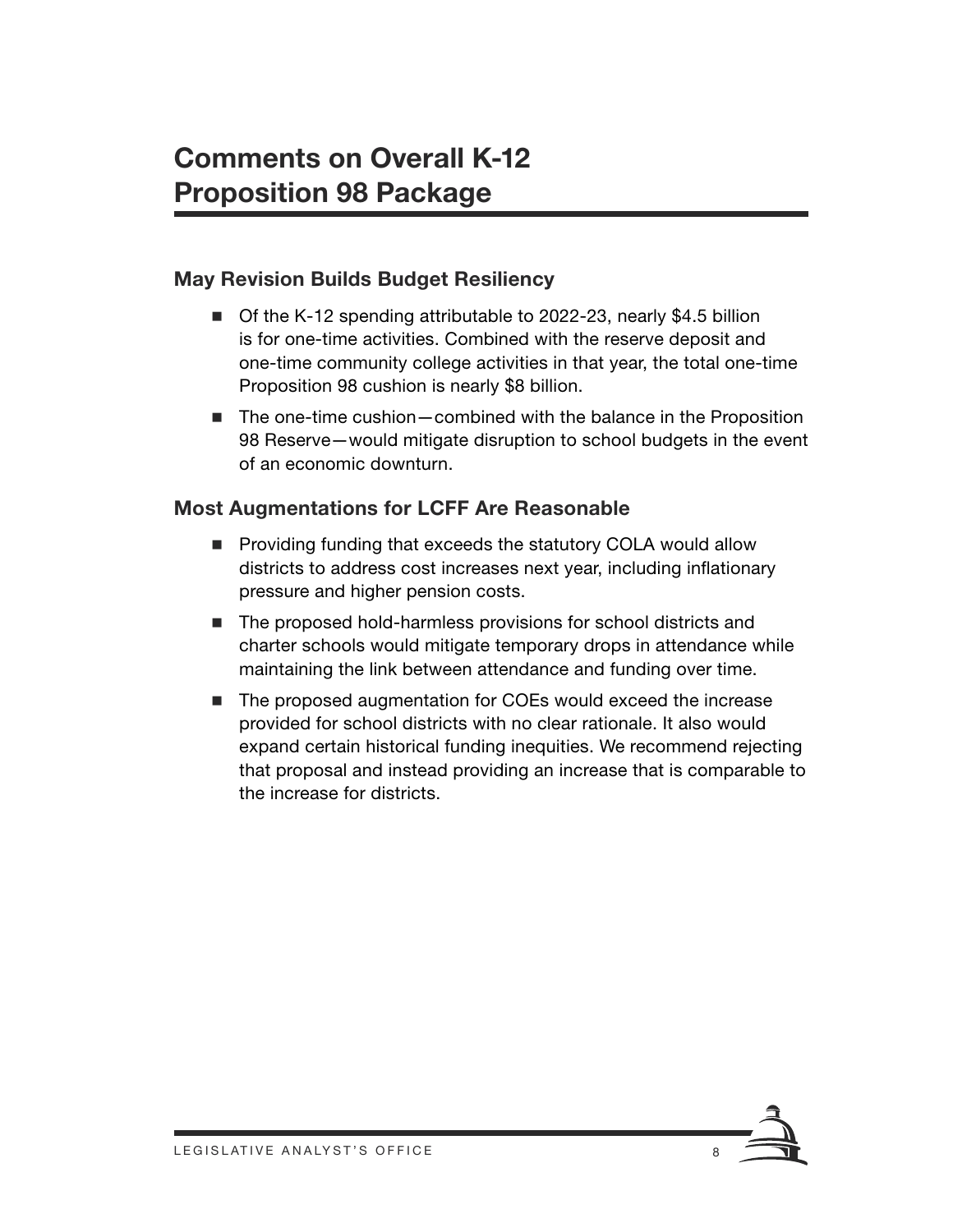# **Comments on Overall K-12 Proposition 98 Package**

### *(Continued)*

# **Legislature Could Adjust the Discretionary Grant Proposal to Reflect Its Priorities**

- The proposed discretionary grants could help districts address a range of local priorities and cost pressures.
- The Legislature could modify the intent language based on its priorities. The Governor's suggestions are reasonable, but the Legislature might want to encourage districts to address local debts and liabilities and/or accelerate pandemic recovery.
- The Legislature could modify the amount based on its other K-12 budget priorities.
- The Legislature could modify the disbursement schedule to align with its goals for the grant. For example, if the grants are intended to complement certain other programs, the state could disburse the grants on a schedule that mirrors those programs.

# **Weak Justification for a Few Proposals**

- We recommend rejecting most of the teacher training proposals and the additional one-time arts and music funding within the Expanded Learning Opportunities Program.
- $\blacksquare$  These proposals would either (1) increase funding to programs that have significant unspent funds remaining from previous budgets or (2) increase funding relative to the January budget without clear justification.